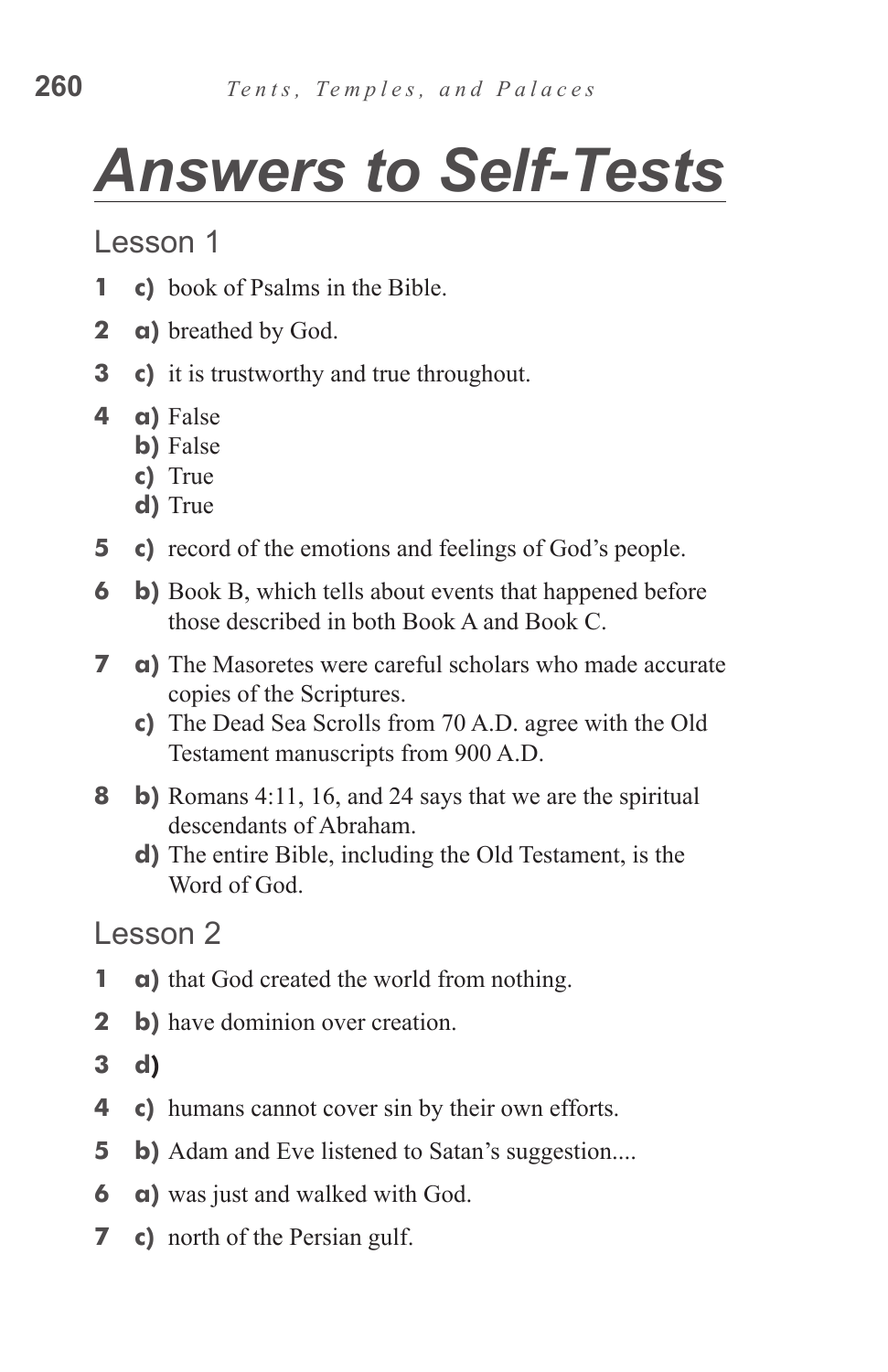- **8 a)** 6
	- **b)** 3
		- **c)**  5
	- **d)** 1
	- **e)** 9
	- **f)**  7
	- **g)** 2
	- **h)** 8
	- **i)**  4
- **9 a)** True
	- **b**) False
	- **c)**  True

Lesson 3

- **1 a)** They had rejected God's truth and were rebellious.
- **2** c) leave his native land.
- **3 c)** Ur, Haran, Shechem
- **4 b)** obedience
- **5 b)** Jacob.
- **6 a)** True
	- **b**) True
	- **c)**  False
	- d) True
	- **e)** False
	- f) False

- **1 a** 2) Civil law
	- **b** 1) Moral law
	- **c**  3) Ceremonial law
	- **d**  1) Moral law
	- **e**  2) Civil law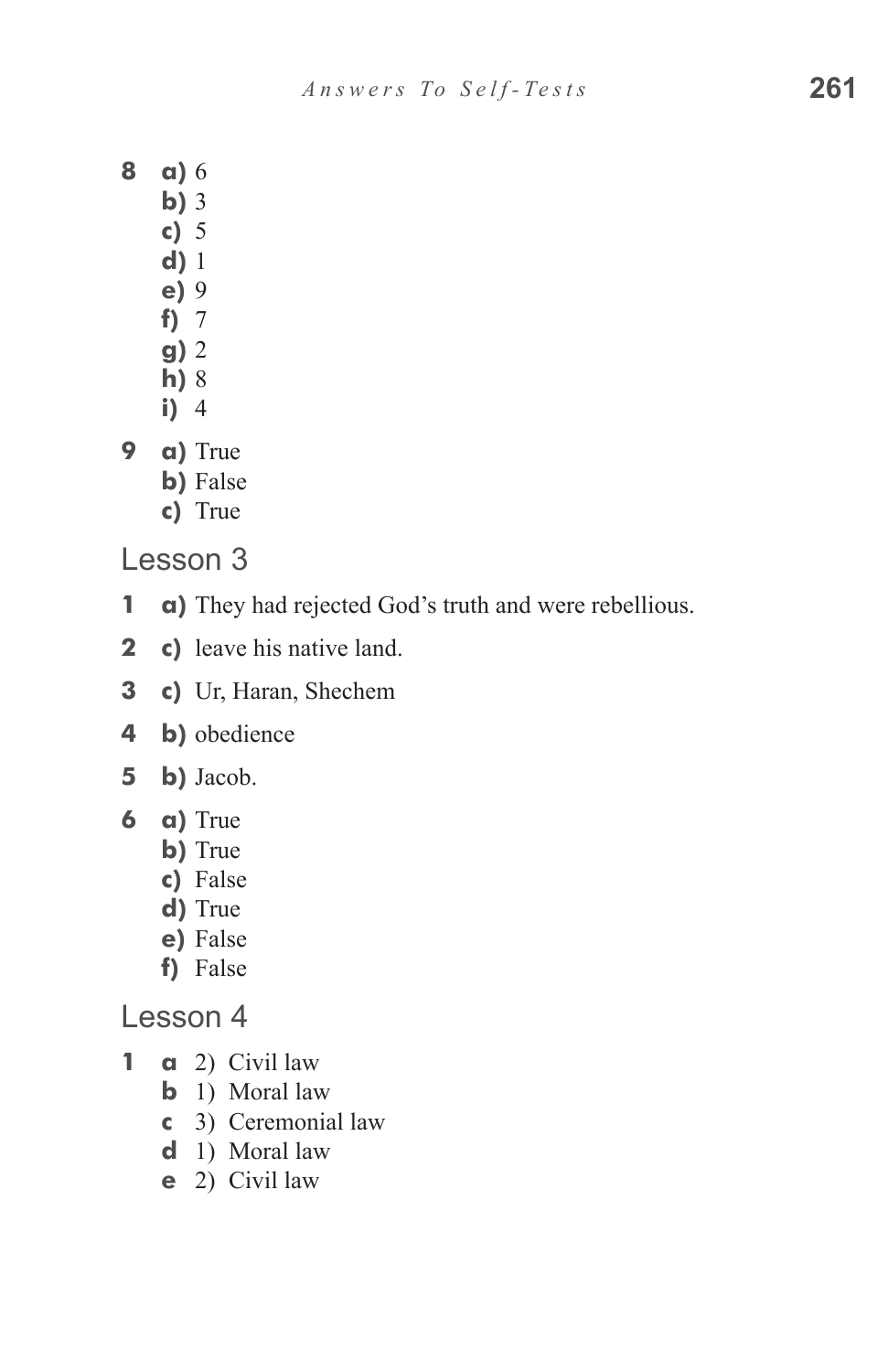- **2 a)** False
	- **b**) True
	- **c)**  False
- **3 a** 2) Compulsory offerings
	- **b** 2) Compulsory offerings
	- **c**  2) Compulsory offerings
	- **d** 1) Voluntary offerings
	- **e** 1) Voluntary offerings
	- **f** 1) Voluntary offerings
	- **g** 1) Voluntary offerings
	- **h** 2) Compulsory offerings
- **4 a)** believe what He has said.
- **5** c) they did not believe God.
- **6 b)** Priesthood
	- d) Tabernacle
	- **e)** Sacrifices and offerings
	- **h**) Position of the tribes
	- **j)** Feasts and seasons
- **7 a)** False
	- **b**) True
	- **c)**  True
	- **d)** False
	- **e)** False
- **8 a** 3) Camp of Israel
	- **b** 1) Priesthood
	- **c**  2) Tabernacle
	- **d**  4) Sacrifices and offerings
	- **e**  5) Feasts and seasons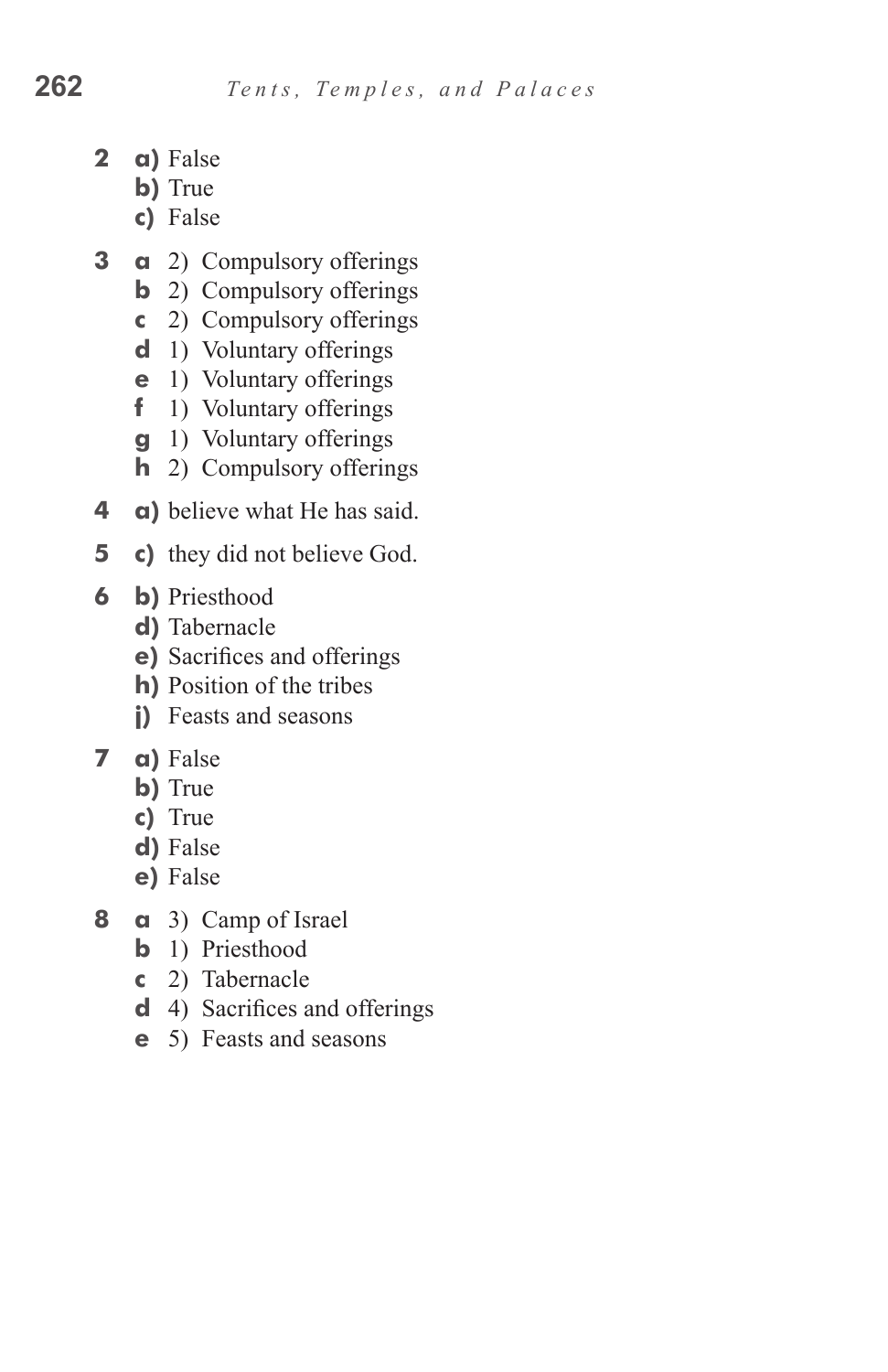- **9 a)** 5
	- **b**) 7
	- **c)**  1
	- **d)** 8
	- **e)** 6
	- f)  $2$
	- **g)** 3 **h**) 4
- Lesson 5
- **1 a)** False
	- **b**) True
	- **c)**  True
	- d) False
	- **e)** False
- **2 b**) God had given the Canaanites a chance to repent. . . .
- **3** c) forgot the Lord and served idols.
- **4 a)** God had great patience with the Israelites. . . . **d**) The judges needed God's help and direction. . . .
- **5 a**) was her near relative.
- **6 b**) near kinsman who restores.
- **7 c)** great-grandmother.
- **8 d)** God expects parents to correct and discipline their children.
- **9 a** 2) Samuel
	- **b** 2) Samuel
	- **c**  1) Joshua
	- **d**  3) Both
	- **e**  2) Samuel
	- **f**  1) Joshua
	- **g**  3) Both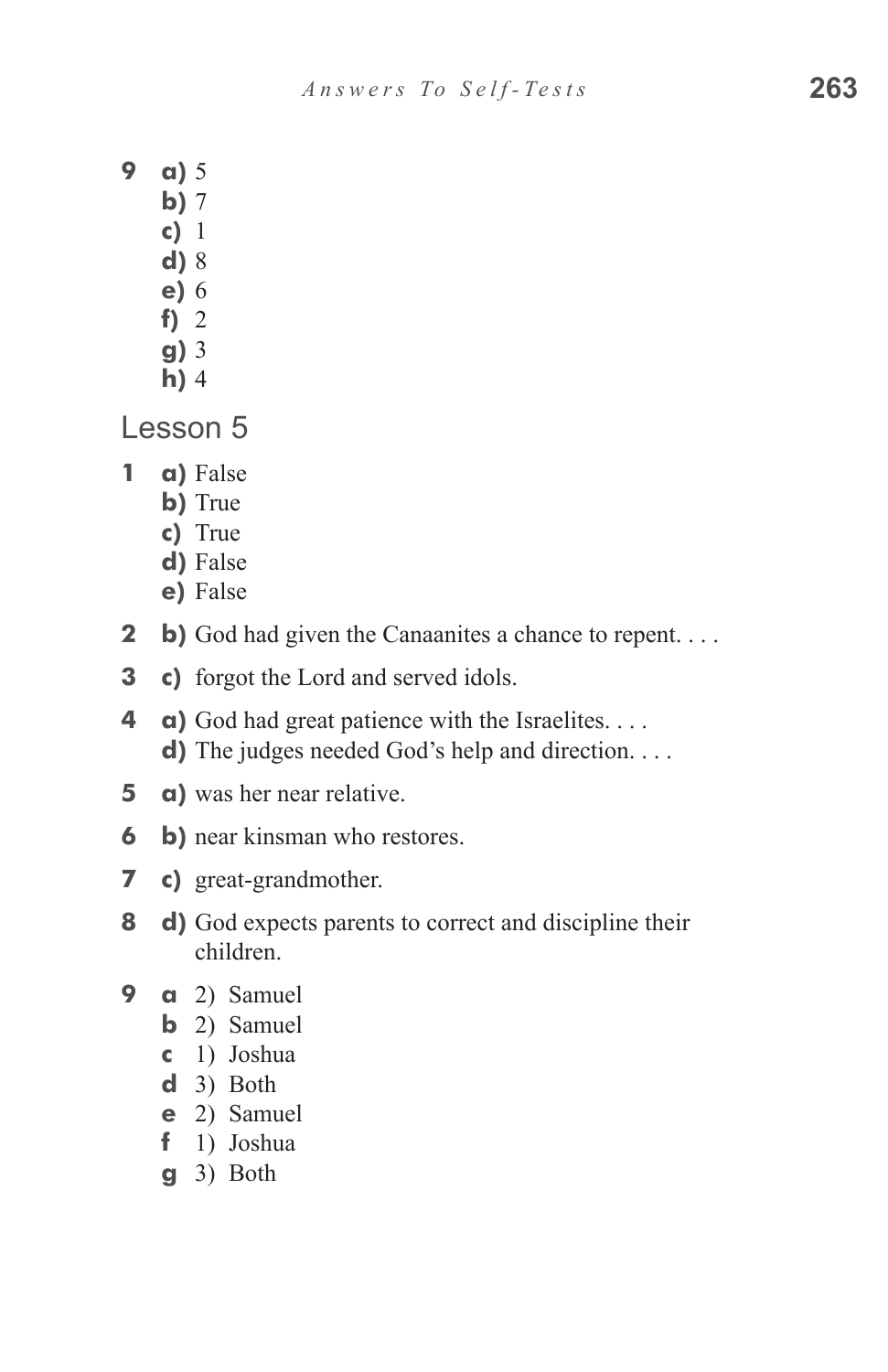Lesson 6

- **1 b**) His instructions were that the king was to obey His law...
- **2 a** 2) David
	- **b** 1) Saul
	- **c**  3) Solomon
	- **d**  2) David
	- **e**  3) Solomon
	- **f**  3) Solomon
	- **g**  2) David
	- **h** 1) Saul
- **3 b)** David
- **4 a)** 2
	- **b**) 4
	- **c)**  7
	- **d)**  1
	- **e)**  3
	- **f)**  5
	- **g)**  9
	- **h)** 10
	- **i)**  8
	- **j)**  6
- **5 a** 4) Solomon
	- **b** 2) Saul
	- **c**  1) Samuel
	- **d**  4) Solomon
	- **e**  3) David

- **1 a**) a wicked man's ideas are worthless.
- **2 a)** True
	- **b**) True
	- **c)**  False
	- **d)** False
	- **e)** False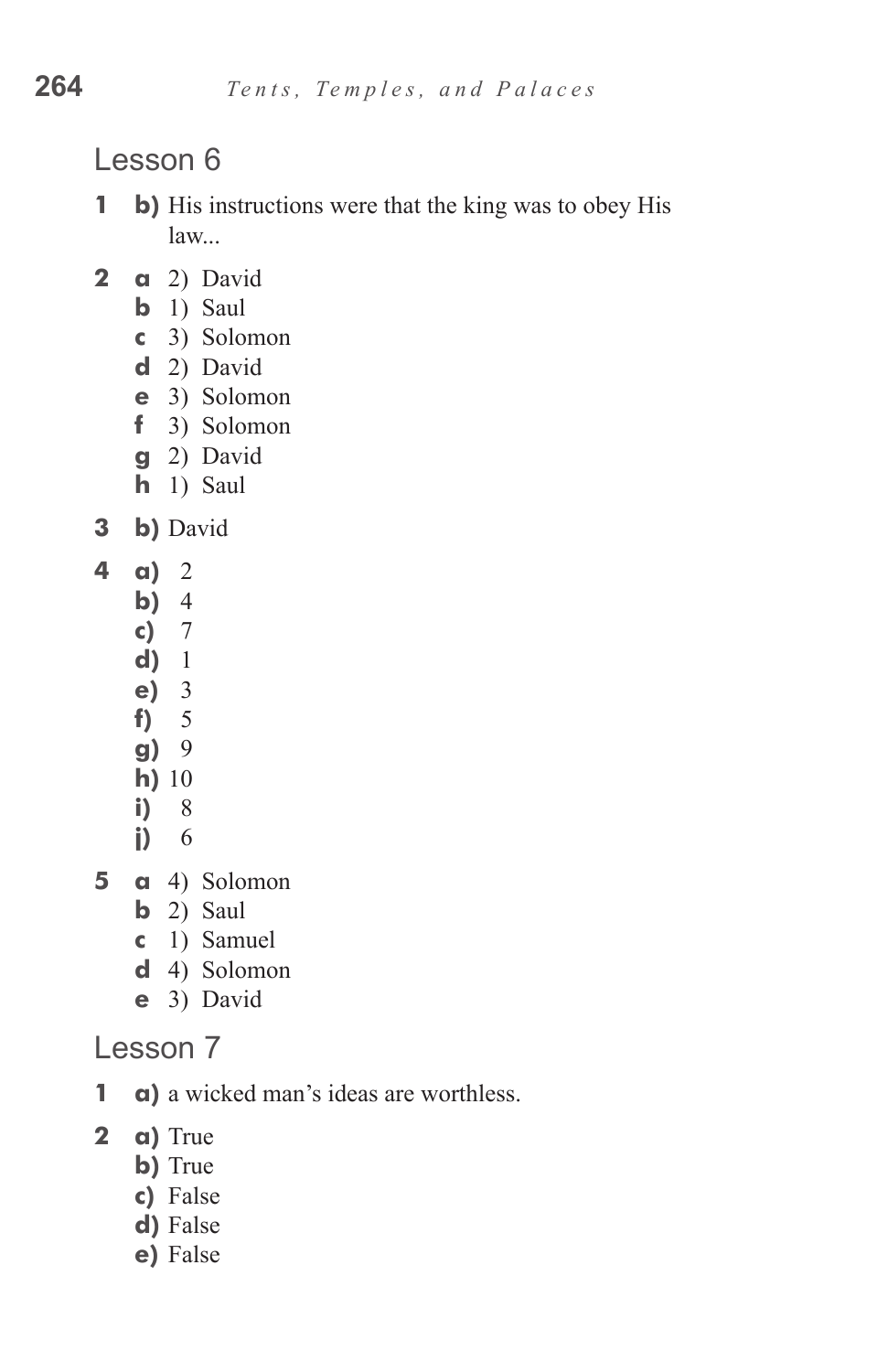- **3 e)** Song of Songs.
- **4 b**) teach him new things about himself and God.
- **5 b)** Psalms
- **6 c)** applies wisdom to human relationships.
- **7 a** 4) Psalm  $66:1-2$ 
	- **b** 1) Job  $34:32$
	- **c**  3) Ecclesiastes 1:14
	- **d**  5) Song of Songs 8:13
	- **e**  1) Job 42:5
	- **f**  2) Proverbs 23:9
- Lesson 8
- **1 c)** Solomon turned away from God to worship idols.
- **2 a)** True
	- **b**) False
	- **c)**  False
	- d) True
	- **e)** False
- **3 a**) describe the reign of Solomon. **d**) record the ministry of Elijah and Elisha.
- **4 a** 2) Southern
	- **b** 1) Northern
	- **c**  1) Northern
- **5** c) The people and most of the kings did not faithfully follow God.
- **6 a)** False
	- **b**) True
	- **c)**  False
	- d) False
	- **e)** True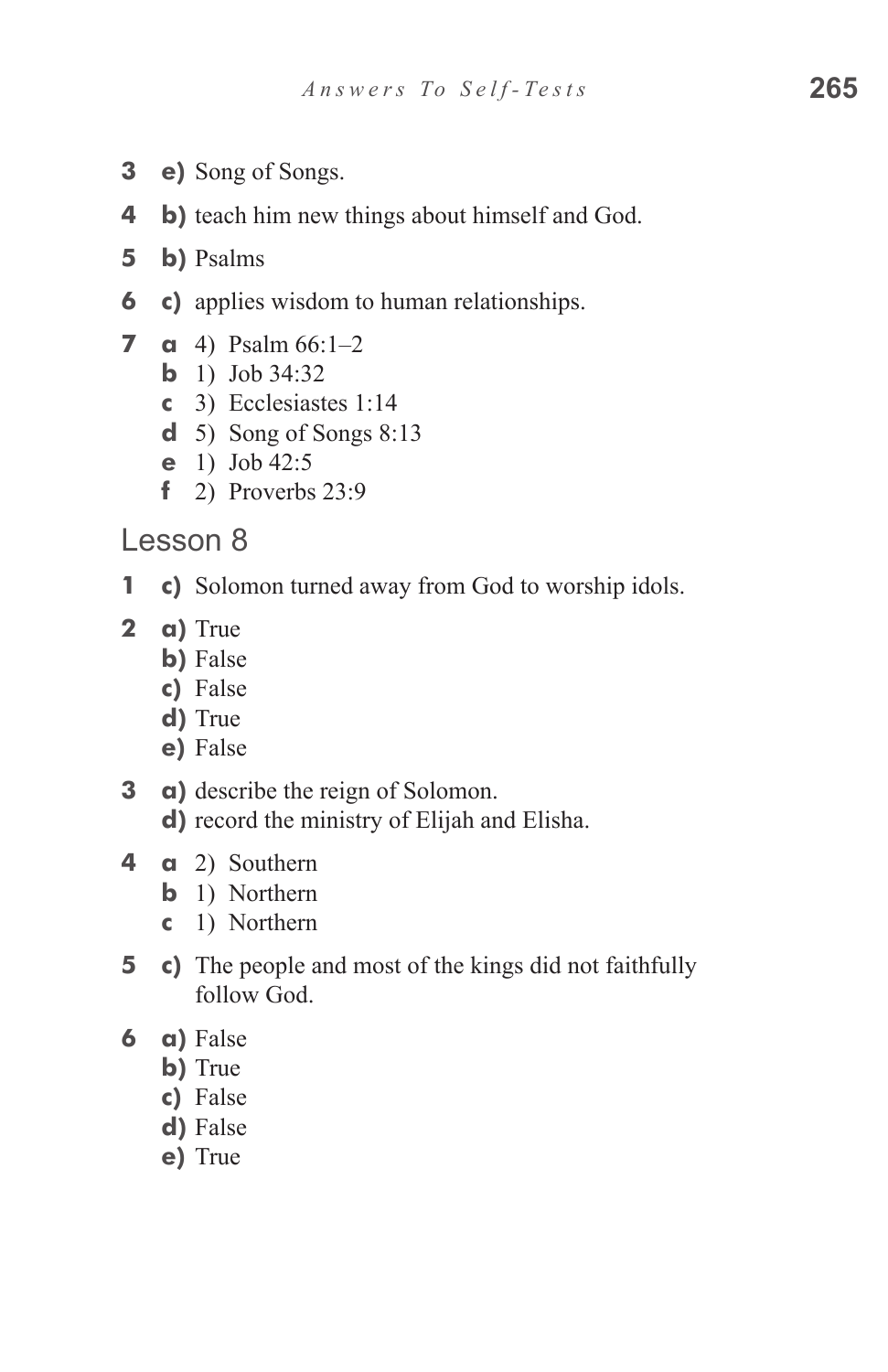Lesson 9

- **1 c)** Egypt
- **2 a)** False
	- **b**) False
	- **c)**  True
	- d) True
- **3 a)** 5
	- **b**) 4
	- **c)**  2
	- **d)** 1
	- **e)** 3
	- f) 6
- **4 c)** Daniel's success with Ashpenaz.
- **5 a** 2) Means
	- **b** 1) Reason
	- **c**  1) Reason
	- **d**  3) Benefit
	- **e**  3) Benefit

- **1** c) they had a message to give to the whole world.
- **2 a**) in spite of much opposition. . . .
- **3 c)** Statement c
- **4 d)** Nehemiah's experience during the rebuilding of the wall